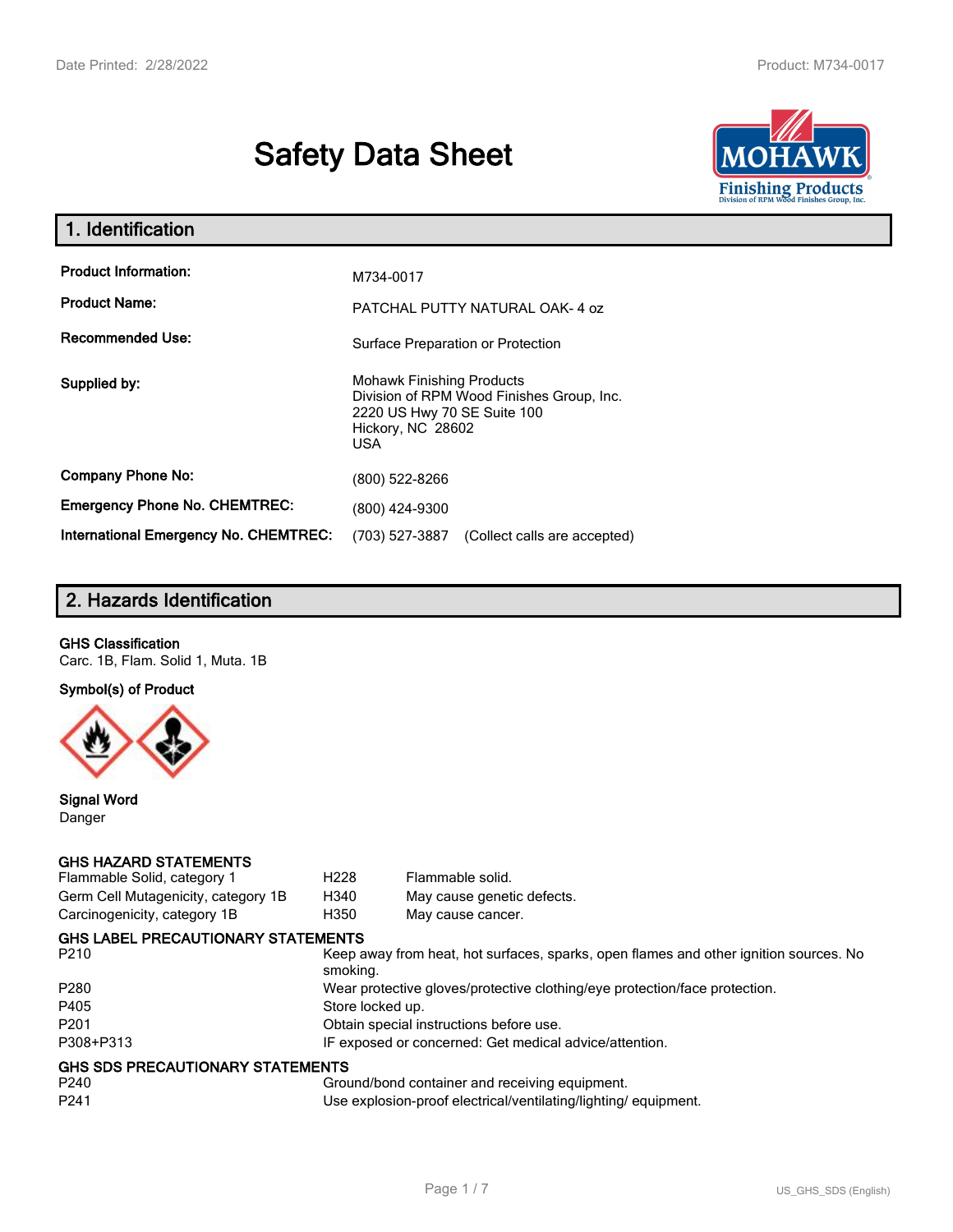# **3. Composition/Information on ingredients**

| <b>Chemical Name</b>         | CAS-No.    | Wt. %       | <b>GHS Symbols</b> | <b>GHS Statements</b> |
|------------------------------|------------|-------------|--------------------|-----------------------|
| crystalline silica           | 14808-60-7 | 40-55       | No Information     | No Information        |
| petroleum distillate         | 64742-48-9 | 25-40       | GHS08              | H304-340-350          |
| modified complex hydrocarbon | 64742-60-5 | $2.5 - 10$  | GHS07              | H332                  |
| mixed glycercides            | 68308-54-3 | $2.5 - 10$  | No Information     | No Information        |
| polyethylene wax             | 8002-74-2  | $2.5 - 10$  | GHS07              | H332                  |
| titanium dioxide             | 13463-67-7 | $0.1 - 1.0$ | GHS08              | H351                  |

The exact percentage (concentration) of ingredients is being withheld as a trade secret.

The text for GHS Hazard Statements shown above (if any) is given in the "Other information" Section.

## **4. First-aid Measures**



FIRST AID - EYE CONTACT: IF IN EYES: Rinse cautiously with water for several minutes. Remove contact lenses, if present and easy to do. Continue rinsing. If eye irritation persists: Get medical advice/attention.

FIRST AID - SKIN CONTACT: IF ON SKIN: Gently wash with plenty of Soap and Water. If skin irritation occurs: Get medical advice/ attention.

FIRST AID - INGESTION: IF SWALLOWED: rinse mouth. Do NOT induce vomiting. IF exposed or if you feel unwell: Call a POISON CENTER or doctor/physician.

FIRST AID - INHALATION: IF INHALED: If breathing is difficult, remove victim to fresh air and keep at rest in a position comfortable for breathing. IF exposed or if you feel unwell: Call a POISON CENTER or doctor/physician.

## **5. Fire-fighting Measures**

**SPECIAL FIREFIGHTING PROCEDURES:** Evacuate all persons from the fire area to a safe location. Move non-burning material, as feasible, to a safe location as soon as possible. Fire fighters should be protected from potential explosion hazards while extinguishing the fire. Wear self-contained breathing apparatus (SCBA) and full fire-fighting protective clothing. Thoroughly decontaminate all protective equipment after use. Containers of this material may build up pressure if exposed to heat (fire). Use water spray to cool fire-exposed containers. Use water spray to disperse vapors if a spill or leak has not ignited. This precaution will help prevent the accumulation of an explosive vapor-air mixture after the initial fire is extinguished.

**FIREFIGHTING EQUIPMENT:** This is a NFPA/OSHA flammable solid. Follow NFPA 400, Chapters 5 and 13 for fire protection and fire suppression. Use a dry chemical, carbon dioxide, or similar ABC fire extinguisher for incipient fires. Water may be used to cool and prevent rupture of containers that are exposed to heat from fire.

## **6. Accidental Release Measures**

#### **ENVIRONMENTAL MEASURES:** No Information

**STEPS TO BE TAKEN IN CASE MATERIAL IS RELEASED OR SPILLED:** Follow personal protective equipment recommendations found in Section VIII. Personal protective equipment needs must be evaluated based on information provided on this sheet and the special circumstances created by the spill including; the material spilled, the quantity of the spill, the area in which the spill occurred, and the training and the expertise of employees in the area responding to the spill. Never exceed any occupational exposure limits. Shut off ignition sources; including electrical equipment and flames. Do not allow smoking in the area. Do not allow the spilled product to enter public drainage system or open waterways.

## **7. Handling and Storage**



**HANDLING:** Avoid inhalation and contact with eyes, skin, and clothing. Wash hands thoroughly after handling and before eating or drinking. In keeping with safe handling practices, avoid ignition sources (smoking, flames, pilot lights, electrical sparks); ground and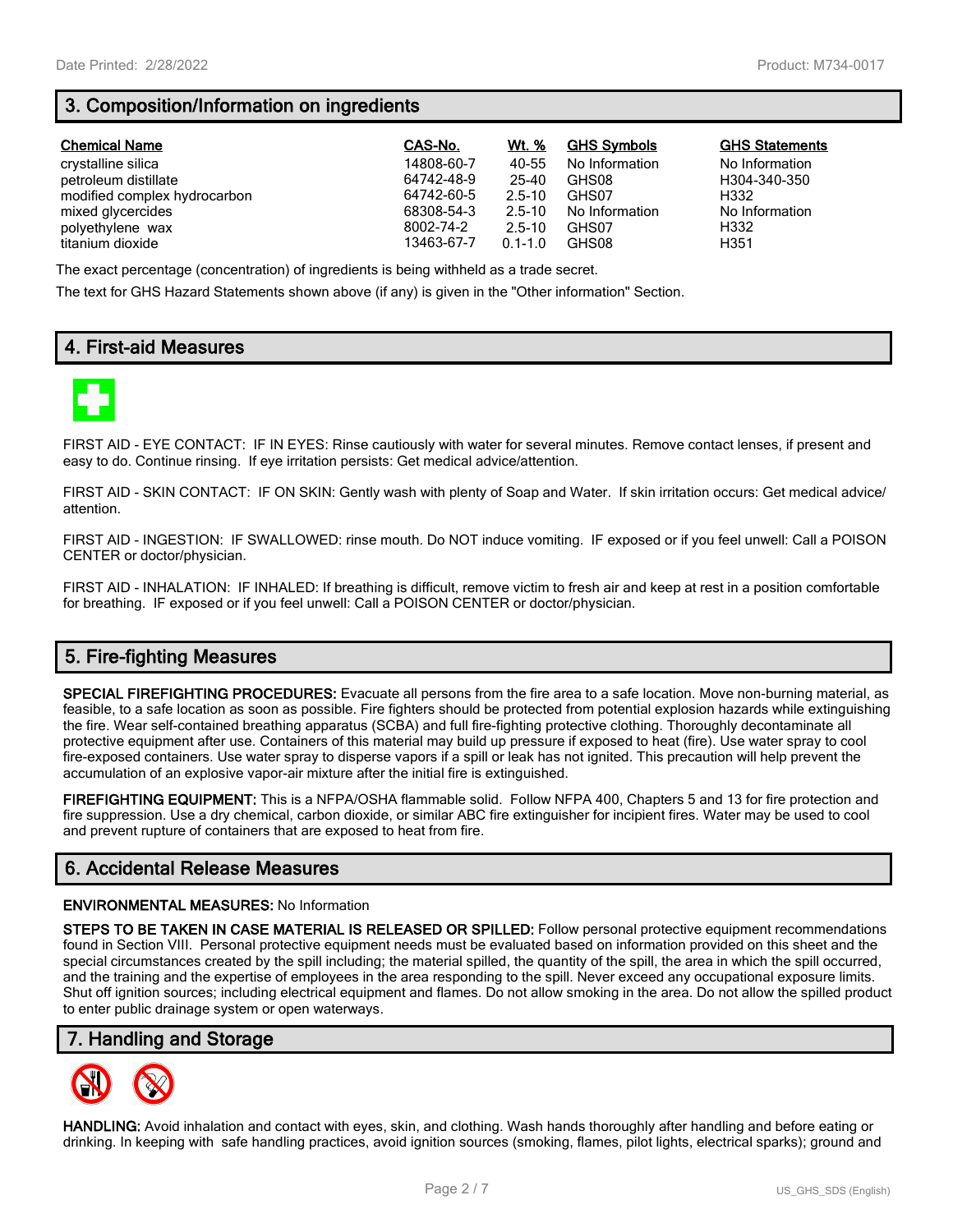bond containers when transferring the material to prevent static electricity sparks that could ignite vapor and use spark proof tools and explosion proof equipment. Empty containers may retain product residue or vapor. Do not pressurize, cut, weld, braze, solder, drill, grind, or expose container to heat, flame, sparks, static electricity, or other sources of ignition. Any of these actions can potentially cause an explosion that may lead to injury.

**STORAGE:** Keep containers closed when not in use. Store in cool well ventilated space away from incompatible materials.

## **8. Exposure Controls/Personal Protection**

| Ingredients with Occupational Exposure Limits |                         |                       |                     |                         |
|-----------------------------------------------|-------------------------|-----------------------|---------------------|-------------------------|
| <b>Chemical Name</b>                          | <b>ACGIH TLV-TWA</b>    | <b>ACGIH-TLV STEL</b> | <b>OSHA PEL-TWA</b> | <b>OSHA PEL-CEILING</b> |
| crystalline silica                            | $0.025 \,\mathrm{mg/m}$ | N.D.                  | $50 \mu q/m3$       | N.D.                    |
| petroleum distillate                          | N.D.                    | N.D.                  | N.D.                | N.D.                    |
| modified complex hydrocarbon                  | N.D.                    | N.D.                  | N.D.                | N.D.                    |
| mixed glycercides                             | N.D.                    | N.D.                  | N.D.                | N.D.                    |
| polyethylene wax                              | $2 \text{ mg/m}$ 3      | N.D.                  | N.D.                | N.D.                    |
| titanium dioxide                              | 10 mg/m $3$             | N.D.                  | 15 mg/m $3$         | N.D.                    |

**Further Advice: MEL = Maximum Exposure Limit OES = Occupational Exposure Standard SUP = Supplier's Recommendation Sk = Skin Sensitizer N.E. = Not Established N.D. = Not Determined**

#### **Personal Protection**



**RESPIRATORY PROTECTION:** In case of insufficient ventilation wear suitable respiratory equipment.

**SKIN PROTECTION:** Wear chemical resistant footwear and clothing such as gloves, an apron or a whole body suit as appropriate.



**EYE PROTECTION:** Safety glasses



**OTHER PROTECTIVE EQUIPMENT:** No Information



**HYGIENIC PRACTICES:** It is good practice to avoid contact with the product and/or its vapors, mists or dust by using appropriate protective measures. Wash thoroughly after handling and before eating or drinking.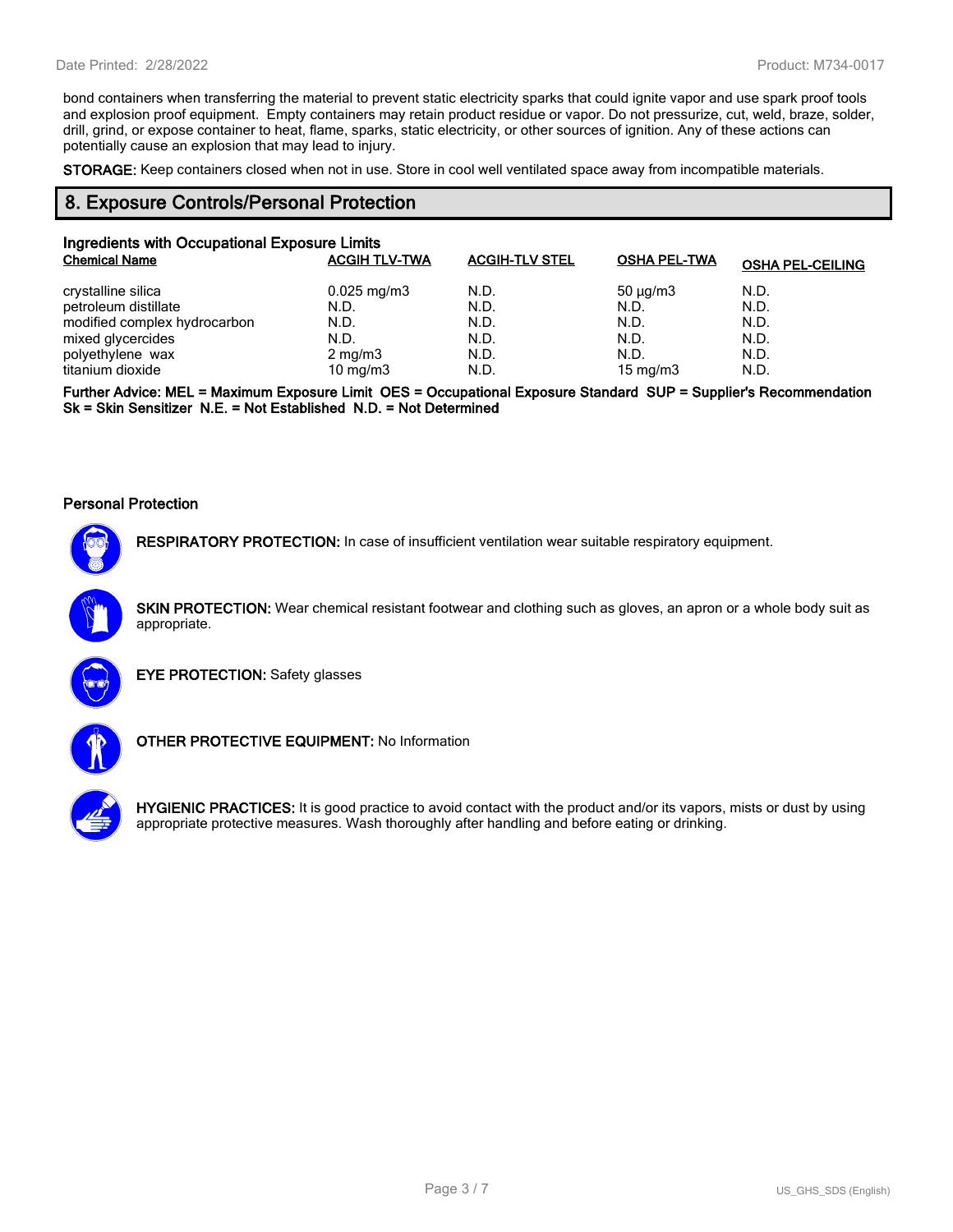**N.I. = No Information**

## **9. Physical and Chemical Properties**

| Appearance:                    | Solid                      | <b>Physical State:</b>                      | <b>SOLID</b>   |
|--------------------------------|----------------------------|---------------------------------------------|----------------|
| Odor:                          | Oily Hydrocarbon           | <b>Odor Threshold:</b>                      | Not determined |
| Density, g/cm3:                | 1.221                      | pH:                                         | Not determined |
| Freeze Point, °F:              | Not determined             | <b>Viscosity:</b>                           | Not determined |
| <b>Solubility in Water:</b>    | Not determined             | Partition Coefficient, n-octanol/<br>water: | Not determined |
| Decomposition temperature, °F: | Not determined             | <b>Explosive Limits, %:</b>                 | Not determined |
| Boiling Range, °F:             | Not determined             | Flash Point, °F:                            | 390 °F         |
| Combustibility:                | <b>Supports Combustion</b> | Auto-Ignition Temperature, °F:              | Not determined |
| <b>Evaporation Rate:</b>       | Slower than Diethyl Ether  | Vapor Pressure, mmHq:                       | Not determined |
| <b>Vapor Density:</b>          | Not determined             |                                             |                |

## **10. Stability and reactivity**

**STABILITY:** Stable under normal conditions.

**CONDITIONS TO AVOID:** Heat, flames and sparks.

**INCOMPATIBILITY:** Acids, Bases, Oxidizing agents

**HAZARDOUS DECOMPOSITION PRODUCTS:** Not determined.

## **11. Toxicological information**

**Practical Experiences**

**EMERGENCY OVERVIEW:** No Information

**EFFECT OF OVEREXPOSURE - EYE CONTACT:** No Information

**EFFECT OF OVEREXPOSURE - INGESTION:** No Information

**EFFECT OF OVEREXPOSURE - INHALATION:** No Information

**EFFECT OF OVEREXPOSURE - SKIN CONTACT:** No Information

**CARCINOGENICITY:** May cause cancer.

This product contains Titanium Dioxide, which is listed by IARC as possibly carcinogenic to humans (Group 2B). This listing is based on inadequate evidence of carcinogenicity in humans and sufficient evidence in experimental animals. This classification is relevant when exposed to titanium dioxide in dust or powder form only, including cured product that is subject to sanding, grinding, cutting, or other surface preparation activities.

**PRIMARY ROUTE(S) OF ENTRY:**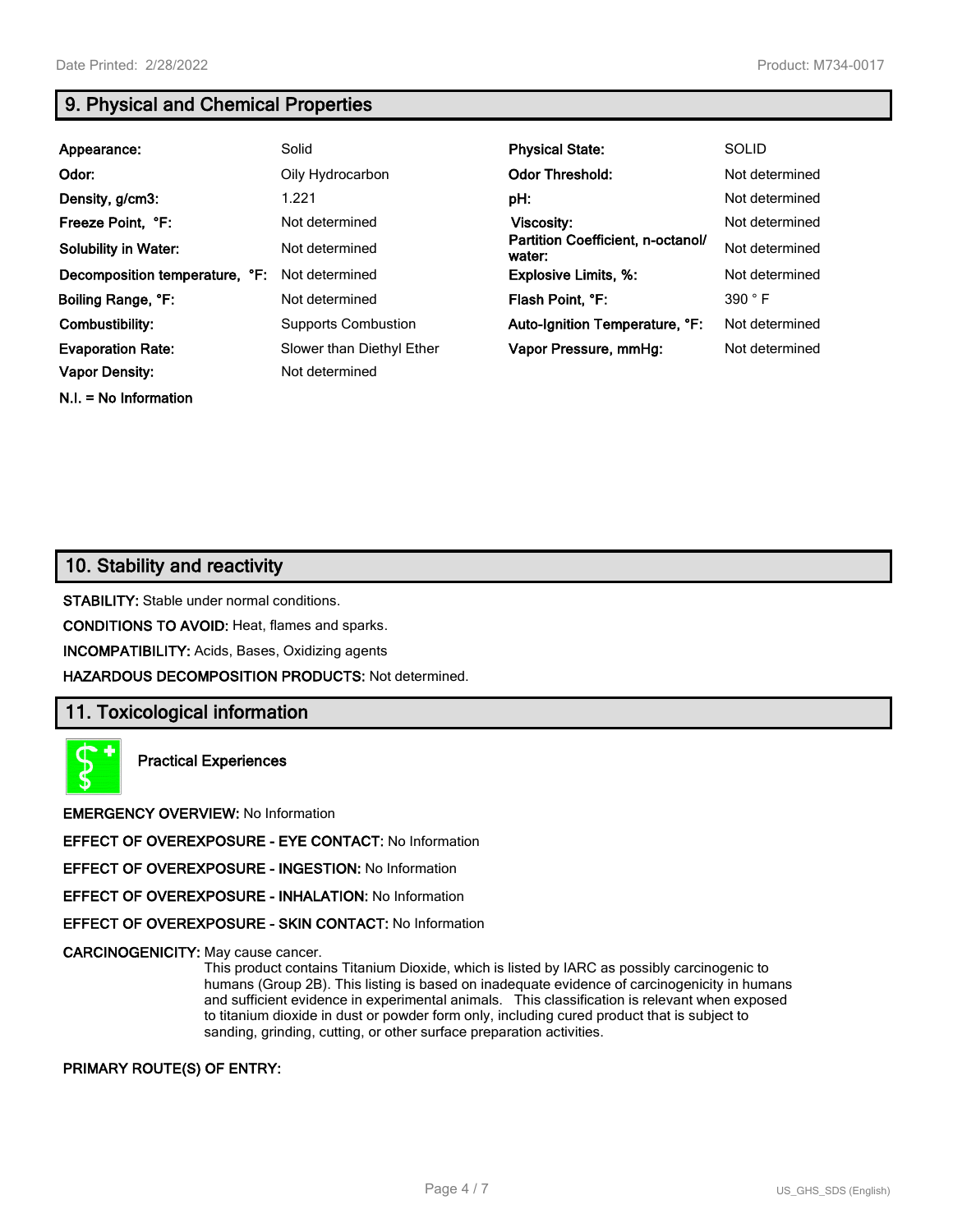#### **Acute Toxicity Values The acute effects of this product have not been tested. Data on individual components are tabulated below**

| CAS-No.    | <b>Chemical Name</b>         | Oral LD50        | Dermal LD50                  | Vapor LC50   |
|------------|------------------------------|------------------|------------------------------|--------------|
| 14808-60-7 | crystalline silica           | >5000 mg/kg      | >5000 mg/kg                  | >20 mg/l Rat |
| 64742-48-9 | petroleum distillate         | >5000 mg/kg Rat  | >3160 mg/kg Rabbit           | >20 mg/L Rat |
| 64742-60-5 | modified complex hydrocarbon | >5000 mg/kg Rat  | >3600 mg/kg Rabbit           | >20          |
| 68308-54-3 | mixed glycercides            | >5001            | >5001                        | >20.1        |
| 8002-74-2  | polyethylene wax             | >3750 mg/kg Rat  | >3600 mg/kg Rabbit           | $>14$ ma/l   |
| 13463-67-7 | titanium dioxide             | >10000 mg/kg Rat | >10000 mg/kg Rabbit >20 mg/l |              |

#### **N.I. = No Information**

## **12. Ecological information**

**ECOLOGICAL INFORMATION:** Ecological evaluation of this material has not been performed; however, do not allow the product to be released to the environment without governmental approval/permits.

## **13. Disposal Information**



**Product**

**DISPOSAL METHOD:** Waste from this material may be a listed and/or characteristic hazardous waste. Dispose of material, contaminated absorbent, container and unused contents in accordance with local, state, and federal regulations.

**STEPS TO BE TAKEN IN CASE MATERIAL IS RELEASED OR SPILLED:** Follow personal protective equipment recommendations found in Section VIII. Personal protective equipment needs must be evaluated based on information provided on this sheet and the special circumstances created by the spill including; the material spilled, the quantity of the spill, the area in which the spill occurred, and the training and the expertise of employees in the area responding to the spill. Never exceed any occupational exposure limits. Shut off ignition sources; including electrical equipment and flames. Do not allow smoking in the area. Do not allow the spilled product to enter public drainage system or open waterways.

## **14. Transport Information**

**SPECIAL TRANSPORT PRECAUTIONS:** No Information

**DOT:** NOT RESTRICTED

**IATA:** NOT RESTRICTED

**IMDG:** NOT RESTRICTED

## **15. Regulatory Information**

## **U.S. Federal Regulations:**

#### **CERCLA - SARA Hazard Category**

This product has been reviewed according to the EPA 'Hazard Categories' promulgated under Sections 311 and 312 of the Superfund Amendment and Reauthorization Act of 1986 (SARA Title III) and is considered, under applicable definitions, to meet the following categories:

Fire Hazard, Chronic Health Hazard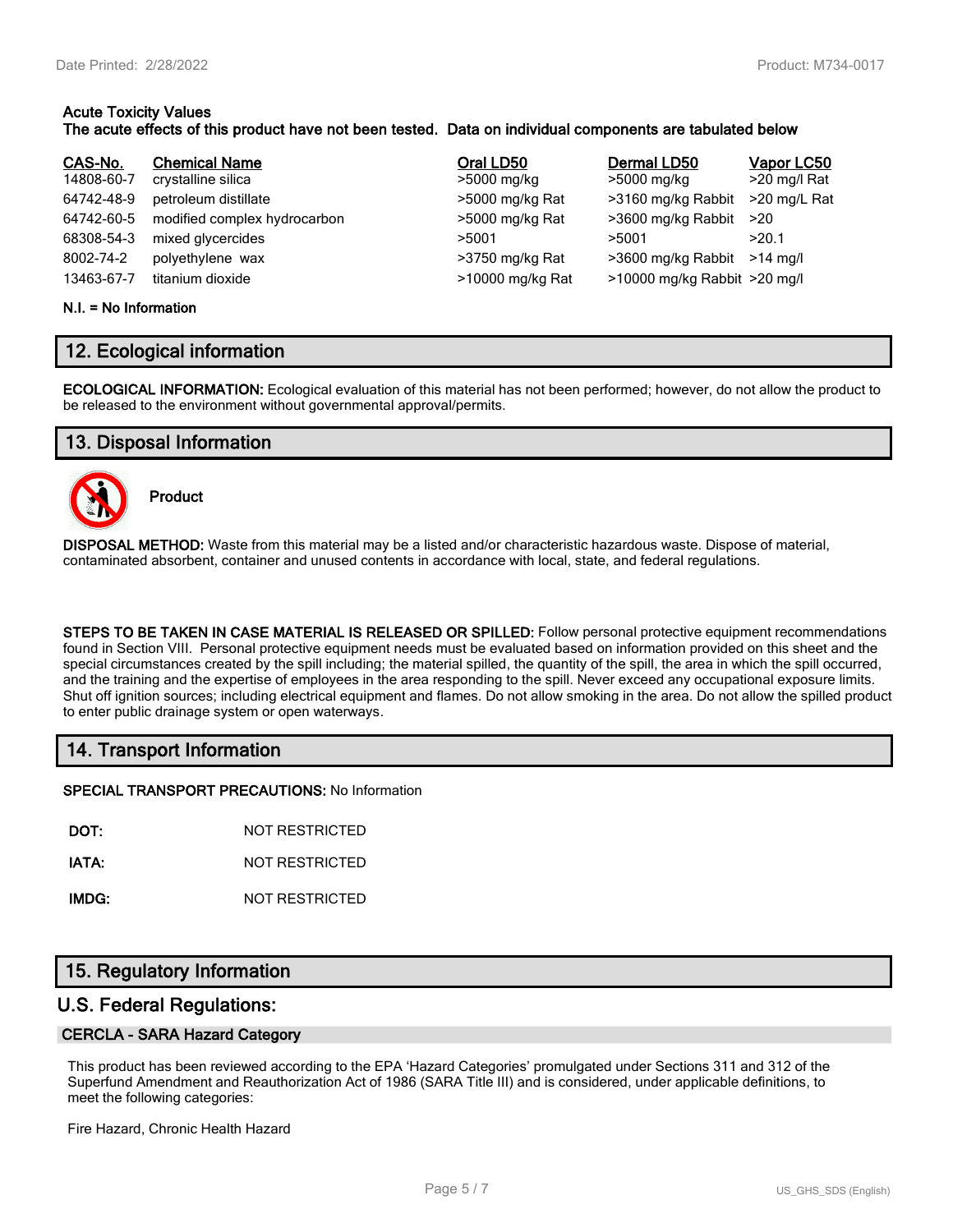#### **SARA SECTION 313**

This product contains the following substances subject to the reporting requirements of Section 313 of Title III of the Superfund Amendment and Reauthorization Act of 1986 and 40 CFR part 372:

No Sara 313 components exist in this product.

#### **TOXIC SUBSTANCES CONTROL ACT**

This product contains the following chemical substances subject to the reporting requirements of TSCA 12(B) if exported from the United States:

#### **Chemical Name CAS-No.**

zinc 7440-66-6 lead 7439-92-1

## **U.S. State Regulations:**

## **CALIFORNIA PROPOSITION 65**

WARNING: Cancer and Reproductive Harm - www.P65Warnings.ca.gov.

Crystalline Silica, Cancer, 43.16% Cadmium, Reproductive Harm, 0%

## **16. Other Information**

| <b>Revision Date:</b>  | 2/28/2022                                                                                                                                                                                                                                                                                                                                                                            | <b>Supersedes Date:</b> | 7/25/2021 |
|------------------------|--------------------------------------------------------------------------------------------------------------------------------------------------------------------------------------------------------------------------------------------------------------------------------------------------------------------------------------------------------------------------------------|-------------------------|-----------|
| Reason for revision:   | <b>Product Composition Changed</b><br>Substance Hazard Threshold % Changed<br>Substance and/or Product Properties Changed in Section(s):<br>01 - Product Information<br>02 - Hazards Identification<br>03 - Composition/Information on Ingredients<br>09 - Physical & Chemical Information<br>15 - Regulatory Information<br>16 - Other Information<br>Revision Statement(s) Changed |                         |           |
| Datasheet produced by: | <b>Regulatory Department</b>                                                                                                                                                                                                                                                                                                                                                         |                         |           |
| <b>HMIS Ratings:</b>   |                                                                                                                                                                                                                                                                                                                                                                                      |                         |           |

| − |  |  | - - - |  |
|---|--|--|-------|--|
|   |  |  |       |  |

## **Volatile Organic Compounds, gr/ltr:** 400

#### **Text for GHS Hazard Statements shown in Section 3 describing each ingredient:**

| H304 | May be fatal if swallowed and enters airways.                   |
|------|-----------------------------------------------------------------|
| H332 | Harmful if inhaled.                                             |
| H340 | May cause genetic defects.                                      |
| H350 | May cause cancer.                                               |
| H351 | Suspected of causing cancer.                                    |
|      | cons for CHS Dictograms shown in Section 3 describing each ingr |

**Icons for GHS Pictograms shown in Section 3 describing each ingredient:**

**GHS07**